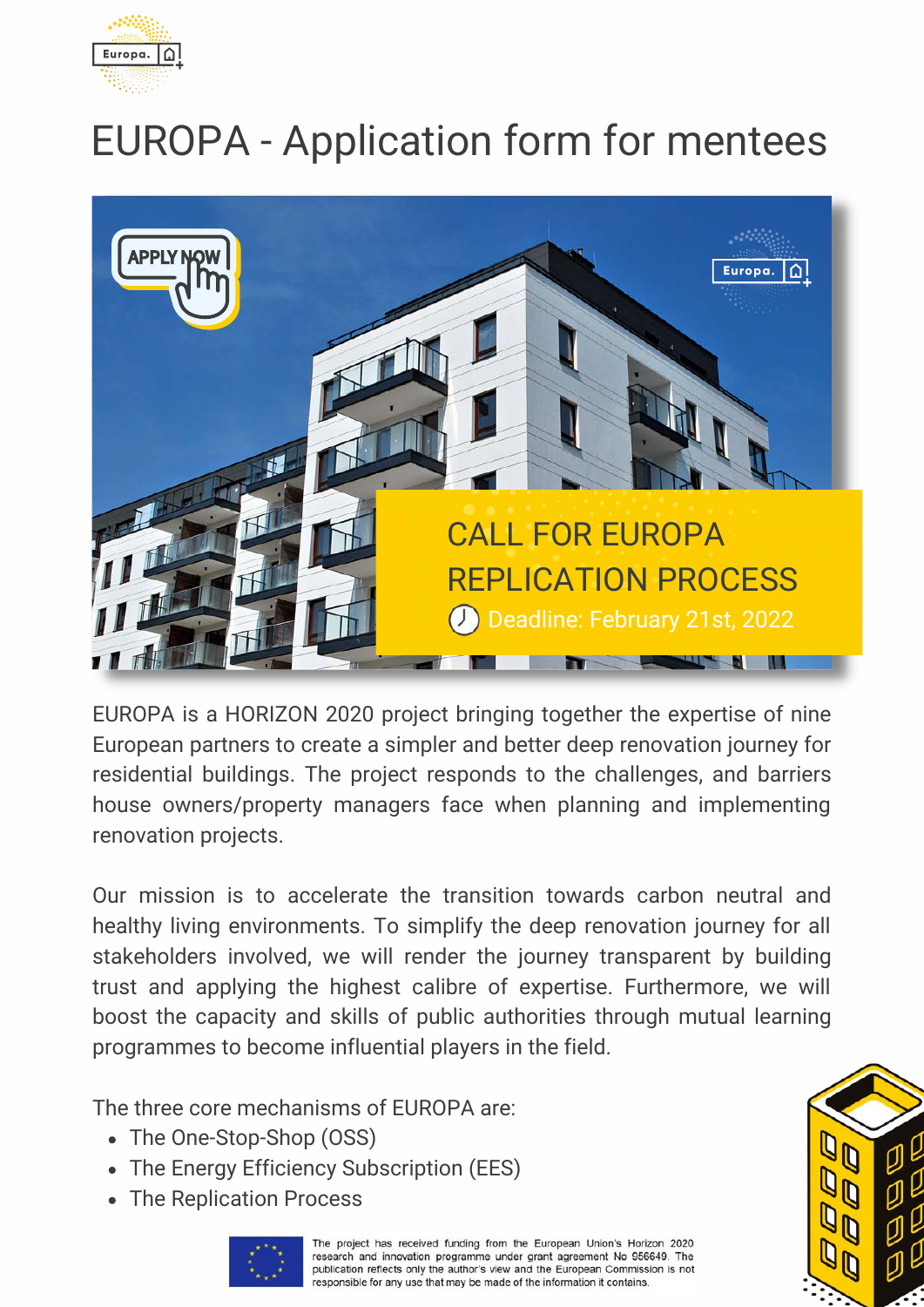

## **What is the EUROPA Replication Process mentoring programme about?**

The mentoring programme of the EUROPA Replication aims to share knowledge and skills regarding the development and adaptation of the EUROPA One-Stop-Shop and Energy Efficiency Subscription to advance deep energy renovations of residential buildings on a regional level.

The EUROPA pilot partners are experienced stakeholders in consulting and supporting house owners, social housing agencies, condominium owners and property managers regarding various aspects of building renovation and different energy efficiency measures. Beyond that, all partners are involved in multiple national and European projects and regularly bring together other renovation stakeholders such as craftspeople and financial institutions.

#### **The mentoring programme includes the following aspects:**

- Matching with one of our pilot partners and a mentee-peer group;
- Self-directed learning supported by a mentor from March to September 2022;
- Collective kick-off and closing event (online);
- Four sessions with mentor and peer group (online);
- 1,5 days learning meeting in the region of your mentor;
- Optional specialised topic sessions (online).





The project has received funding from the European Union's Horizon 2020 research and innovation programme under grant agreement No 956649. The publication reflects only the author's view and the European Commission is not responsible for any use that may be made of the information it contains.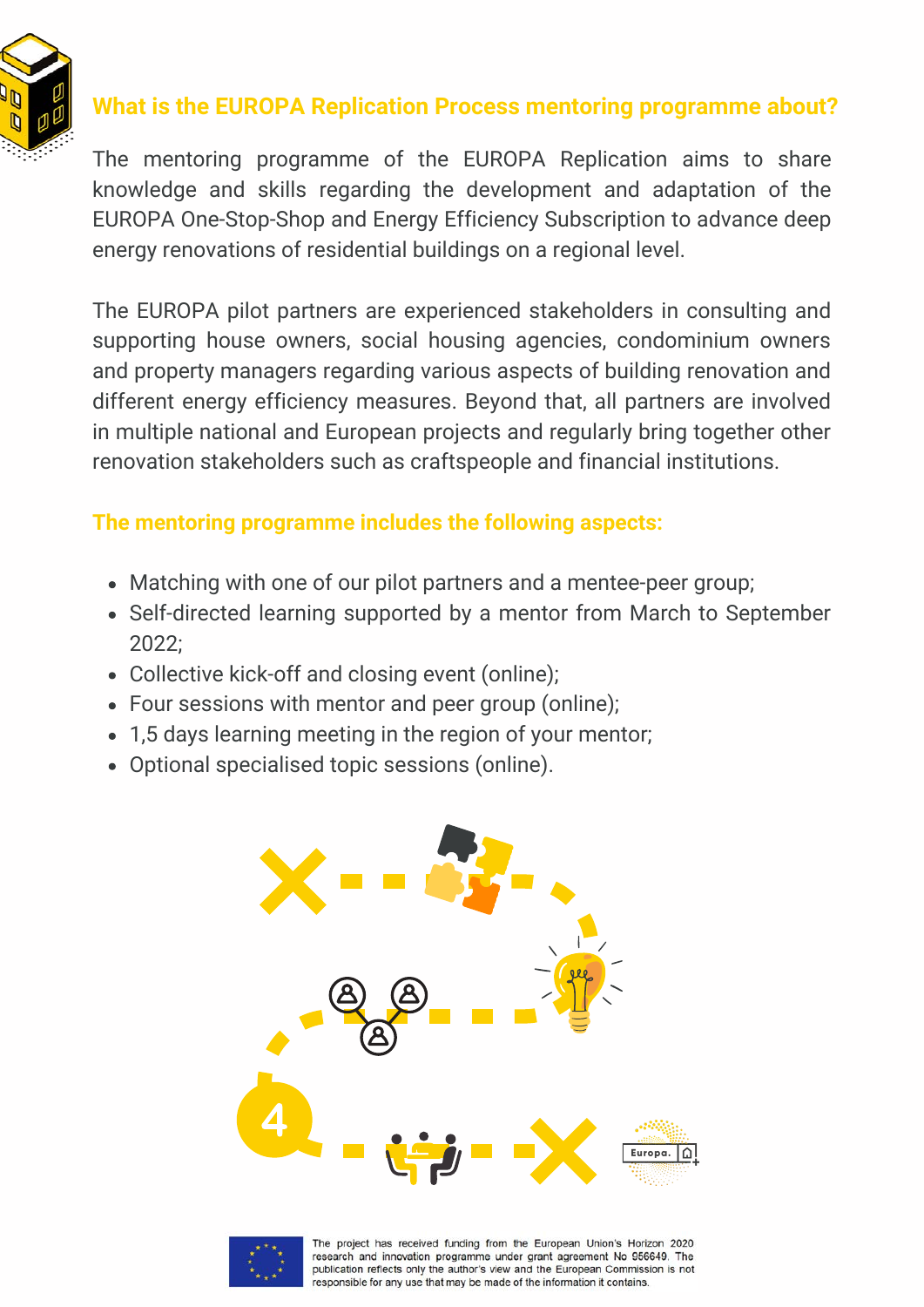### **What is the EUROPA Replication Process mentoring programme about?**

The EUROPA mentoring programme is open to primary stakeholders for deep energy renovations (of residential buildings) in their regional context.

That includes:

- Local authorities (priority)
- Energy agencies (priority)
- Public/private housing companies
- (Renovation) One-Stop-Stops
- Organisations/Companies which support house owners in renovation efforts

Applications from all EU member states are welcome.



#### **Who are our mentors?**

The EUROPA mentors are active in the five pilot regions and have adapted the One-Stop-Shop and Energy Efficiency Subscription to their regional context. Beyond that, they are experienced actors regarding energy retrofits and other climate mitigation measures. To ensure a successful matching with one of our mentors, please familiarise yourself with their complete profiles, which you can find [here](https://europaonestop.eu/pilot-regions/).